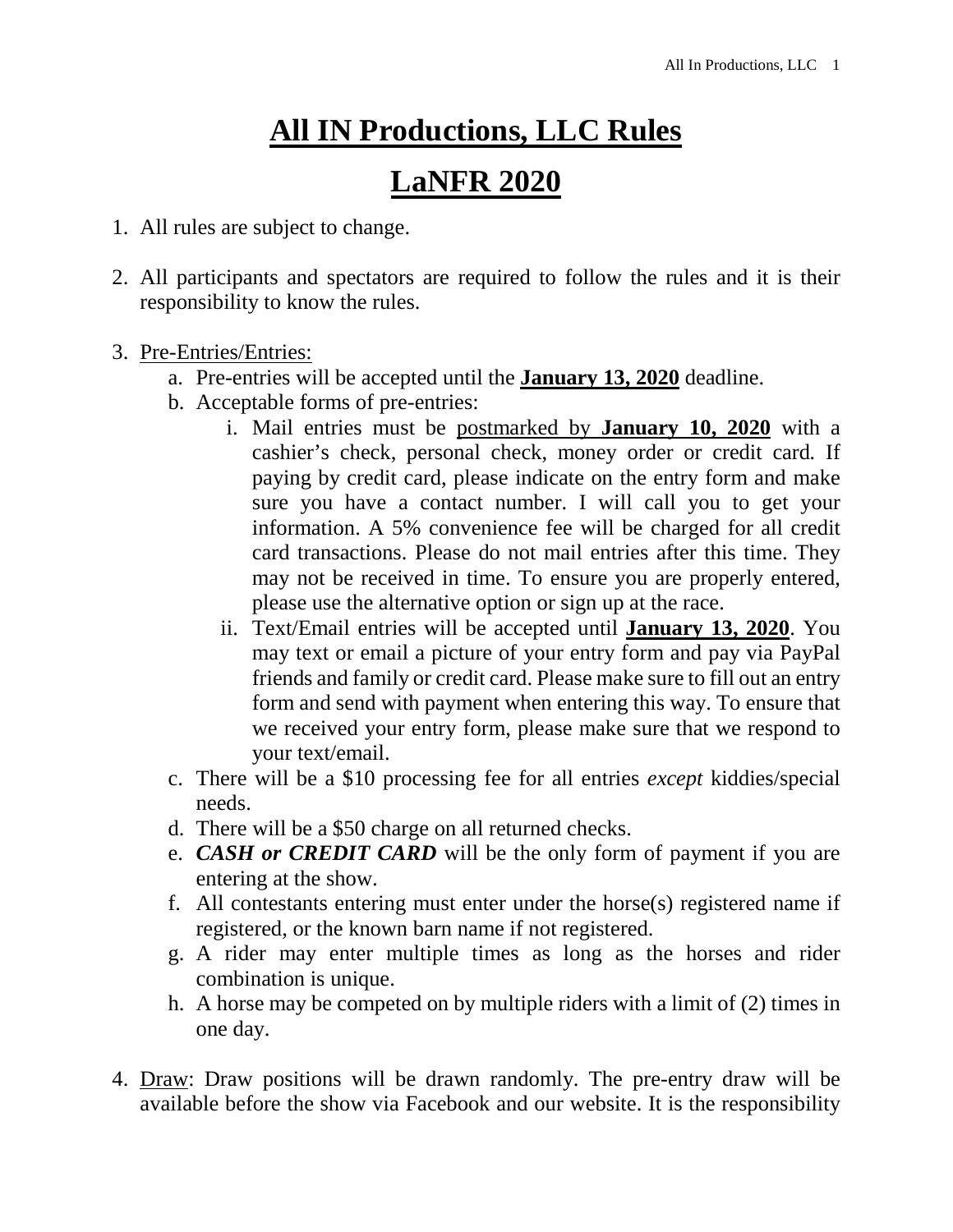of the contestant to know their draw position. Failure to be present for your run will result in a scratch.

- 5. Horse/Rider Substitution: Will be accepted until the pre-entry deadline of January 13, 2020. After this time, a \$10 fee per change will be charged. All changes must be made before the first horse runs in Youth/Open each day.
- 6. Draw Outs: A draw out refund for entry fees may be submitted up until **January 17, 2020 at 11:59 p.m**. ABSOLUTELY NO REFUNDS WILL BE GIVEN AFTER THIS DATE. A 90% refund will be granted until the deadline with a vet release, doctor's release, or visible sickness/illness only. AGAIN, NO REFUNDS WILL BE GIVEN AFTER **JANUARY 17, 2020 AT 11:59 P.M**. FOR ANY REASON.
- 7. WPRA/BBR: All contestants must provide their card number/member number and the full registered name of the horse when entering. Failure to do so will prevent us from reporting your standings.
- 8. Youth 4D: 80% of entry fees and 100% of all added money will be paid out in a 4D format. Added money and money from entry fees will be distributed between the divisions in the following manner: 1D 35%, 2D 30%, 3D 20%, and 4D 15%. The number of positions paid out per division will be determined by the number of entries. Rider must be 13 years of age or younger as of January 1, 2020.
- 9. Open 5D: 80% of entry fees and 100% of all added money will be paid out in a 5D format. Added money and money from entry fees will be distributed between the divisions in the following manner: 1D 30%, 2D 25%, 3D 20%, 4D 15%, and 5D 10%. The number of positions paid out per division will be determined by the number of entries.
- 10.Junior Side Pot: This is a rollover option *ONLY*! Rider must be entered in Open to be eligible to enter this side pot. Rider must be 14-18 years of age as of January 1, 2020. Must be able to show proof of Birthday. 80% of entry fees will be paid out in a 5D format. Percentages per division will be the same as Open, 1D 30%, 2D 25%, 3D 20%, 4D 15%, and 5D 10%. The number of positions paid out per division will be determined by the number of entries.
- 11.Adult Side Pot: This is a rollover option *ONLY*! Rider must be entered in Open to be eligible to enter this side pot. Rider must be between the ages of 19-39 as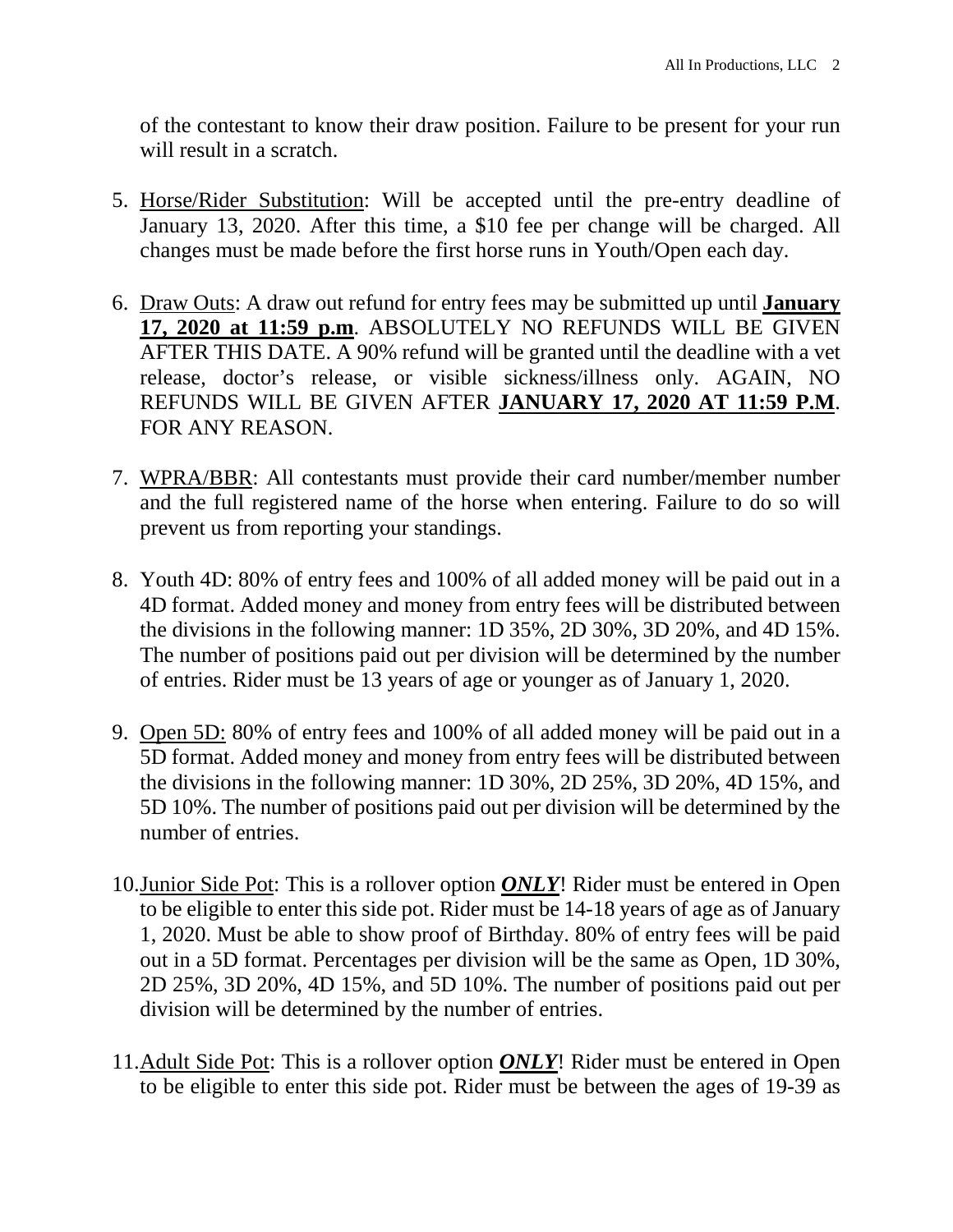of January 1, 2020. Must be able to show proof of Birthday. 80% of entry fees will be paid out in a 5D format. Percentages per division will be the same as Open, 1D 30%, 2D 25%, 3D 20%, 4D 15%, and 5D 10%. The number of positions paid out per division will be determined by the number of entries.

- 12.Senior Side Pot: This is a rollover option *ONLY*! Rider must be entered in Open to be eligible to enter this side pot. Rider must be 40 years of age or older as of January 1, 2020. Must be able to show proof of Birthday. 80% of entry fees will be paid out in a 5D format. Percentages per division will be the same as Open, 1D 30%, 2D 25%, 3D 20%, 4D 15%, and 5D 10%. The number of positions paid out per division will be determined by the number of entries.
- 13. Open Race & Side Pot Races will run in a 5D format:

 1D=Fastest time of the race 2D=Fastest time of the race  $+ 0.500$  $3D=Fastest$  time of the race  $+1.000$  second 4D=Fastest time of the race + 1.500 seconds 5D=Fastest time of the race + 2.000 seconds

14. Youth Race will run in a 4D format:

 1D=Fastest time of the race 2D=Fastest time of the race  $\pm 0.500$  3D=Fastest time of the race + 1.000 second 4D=Fastest time of the race + 2.000 seconds

- 15.Kiddie/Special Needs Barrels: Rider must be 8 years of age or younger as of January 1, 2020 or require assistance in riding. Each rider will receive a \$2 payout.
- 16. Exhibitions: Timed exhibitions will be available for \$5 per run Friday from 12- 6 p.m. We will be opening entries for the exhibitions on January 20, 2020 on Facebook or via text. 1 minute exhibition timeslots will be sold on a first claimed and paid basis. Exhibition entries will close on January 23, 2020 at 5:00 p.m. Once the deadline has passed, the remaining timeslots will be available for purchase at the show on a first come, first served basis. No refunds for exhibitions will be given. Any exhibition over 60 seconds will incur a \$10 fine paid before the start of the show on Saturday. Please follow us on Facebook for more information regarding exhibitions.

https://www.facebook.com/allinproductionsla/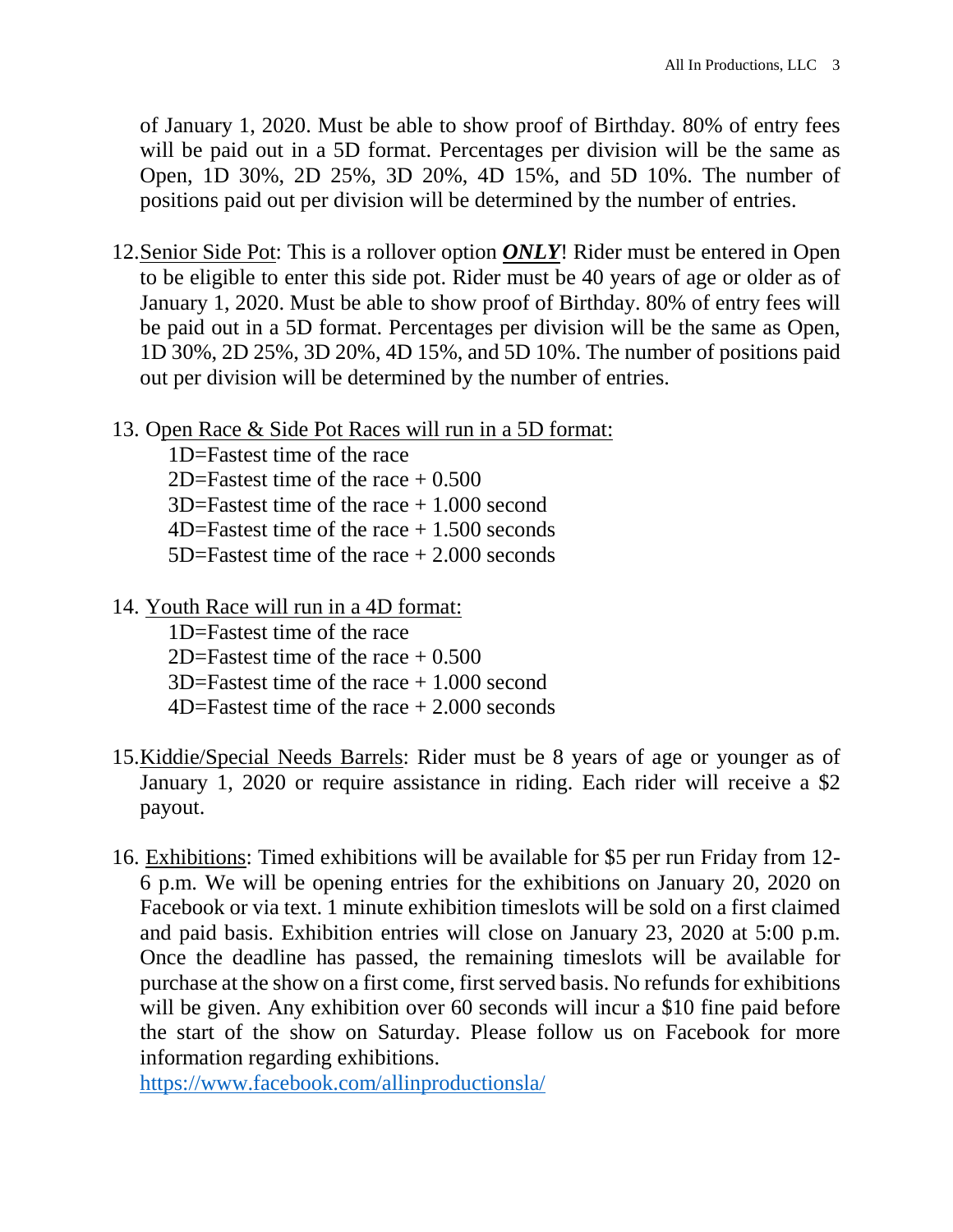- 17.Dress Code: All riders are required to wear a cowboy hat or helmet, a long sleeve button down western shirt, jeans, and boots on **SATURDAY ONLY**. Failure to do so will result in an automatic disqualification.
- 18. Timer Malfunctions: In the event that the timers fail, a re-run will be awarded before the next 50 big drag with a fresh drag or at the end of the Open that day with a fresh drag. If the barrels are not placed properly on their markers, a re-run will be awarded as well. No penalties will be applied.
- 19. Fines: All fines are to be paid in cash at the desk. Contestants with outstanding fines will not be allowed to compete until all fines have been paid.
- 20. Drags: The Open race will start each day with a fresh drag. There will be a regular drag every 5 runs and a big drag every 50 runs.
- 21. Awards/Money: A contestant does not have to be present to receive awards or pick up money won but will be required to pay for postage for mailing check. Money will be paid via check at the show. If a contestant has left before collecting awards or money, they may designate someone to collect the awards or money on their behalf, but they are required to sign in your place. **W-9 MUST BE FILLED OUT TO COLLECT CHECKS!**
- 22. Ties: In the event of a tie for awards, the tie will be broken by the flip of a coin or a run off which will be decided on by the contestants. If the contestant(s) are not present, a member of All In Productions, LLC will stand in their place. If there is a tie in the placings, the money for that place will be divided equally.
- 23. Vendors: There will be no selling of any type of merchandise or service on the facility grounds without a vendor contract.
- 24. Check In: Please make sure to check in upon arrival and take care of any office business you may have. You may check in to your stalls and RV's in the show office. All contestants should confirm their draw position.
- 25. Contestants are responsible for knowing their draw position. If a contestant rides out of turn or runs a horse in the incorrect order, they will be automatically disqualified.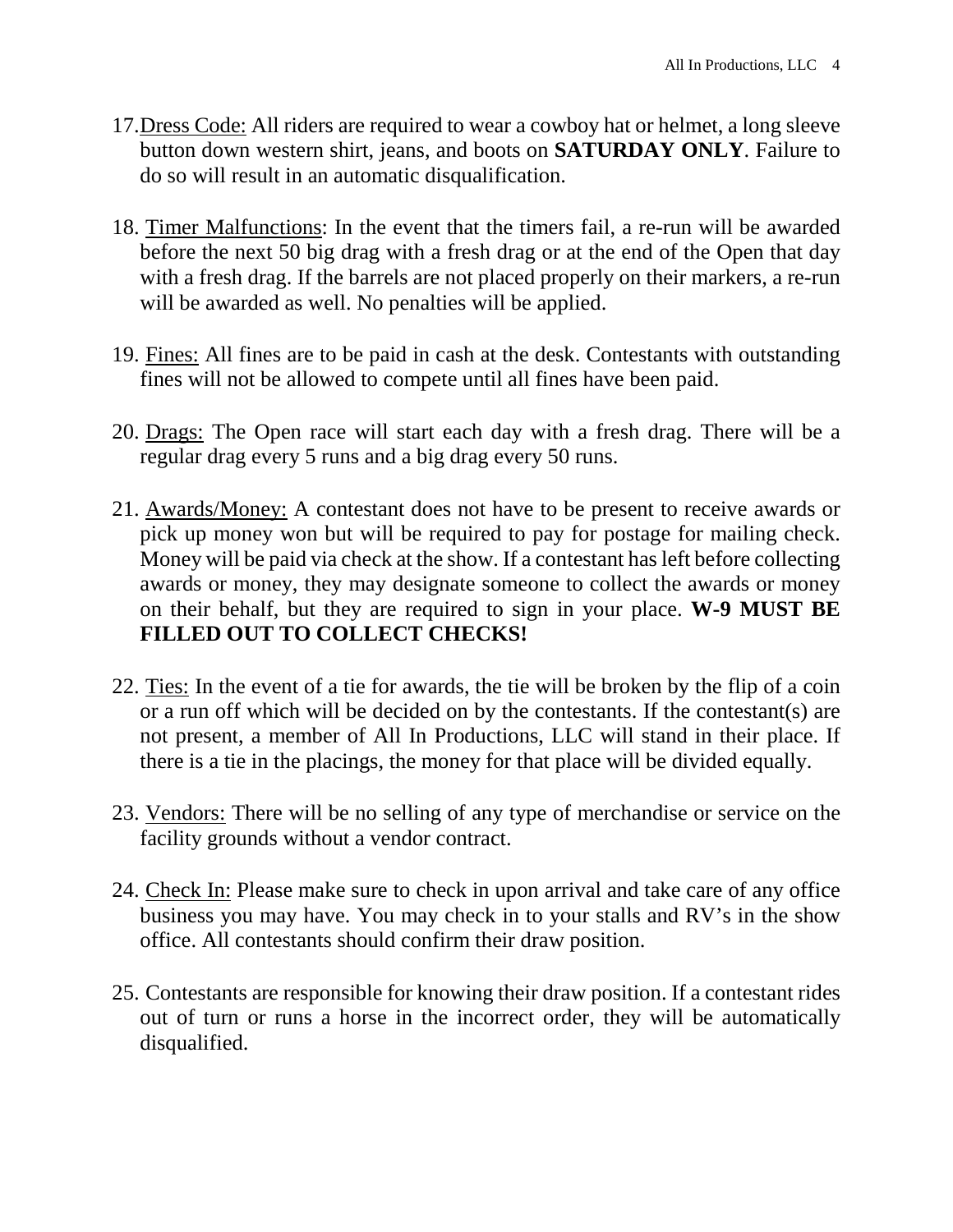- 26. You will have 3 gate calls to break the plane of the alley way. After the  $2<sup>nd</sup>$  gate call, the announcer will then give you 60 seconds to break the plane of the alley way. If you do not break the plane of the alley way by the end of the 60 seconds, the announcer will call your name one final time and then you will be disqualified.
- 27.A no-time will be given to a contestant for any of the following reasons:
	- a. If a contestant runs out of turn or runs a horse out of turn.
	- b. If the contestant breaks the pattern.
	- c. If a contestant does not keep forward motion after breaking the plane of the alley.
	- d. If the contestant knocks over a barrel.
	- e. If the contestant falls off their horse or the horse trips/stumbles/falls (other than "official broadside" to be determined by AIP) in such a manner to break the pattern.
	- f. If the contestant is unable to get their horse in the arena by the previous stated time limit.
	- g. If the contestant breaks any rules listed in the rule book, it could result in disqualification.
- 28. No circling of barrels or training during a competition run. Once the pattern is broken, the rider may complete the run from where the pattern was broke in a timely fashion or immediately exit the arena. If the announcer or personnel have to ask you to exit the arena for said reasons, you will receive a fine of \$10 paid before your next run.
- 29. Misidentifying a horse/rider in any class will result in an automatic disqualification.
- 30. No re-runs will be given in the event of an equipment malfunction.
- 31. All horses must have a current NEGATIVE coggins test. Be prepared to show your coggins papers upon arrival.
- 32. You must park in the RV spot assigned to you. If you are parked in someone else's spot, you will be asked to move.
- 33.Overnight tie outs OR pens are not allowed. Any horse found tied up overnight will be locked in a stall and will not be released until the stall has been paid for.